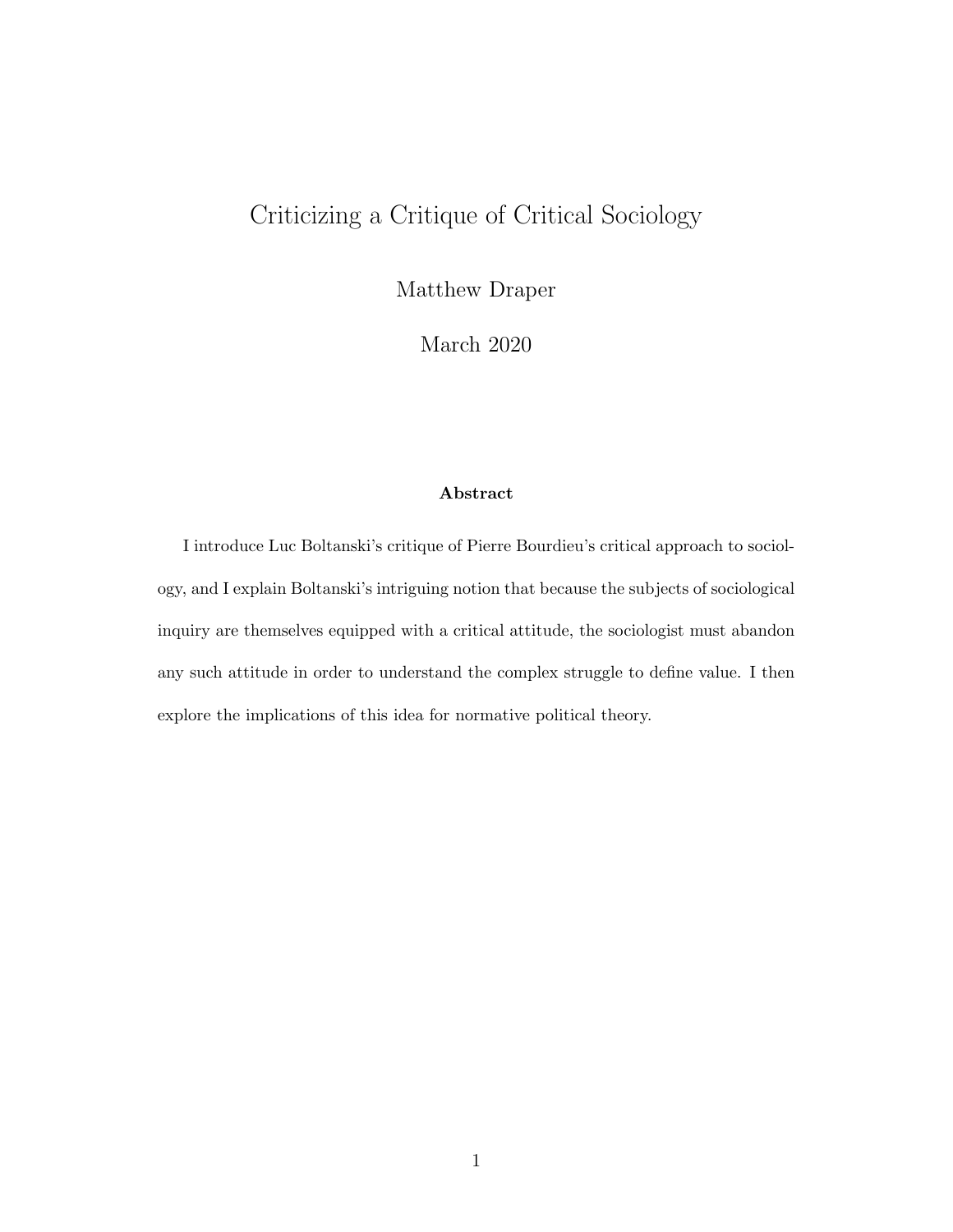"In order to agree on what is just, then, human beings must be acquainted with a common good and they must be metaphysicians" (Boltanski and Thèvenot 2006:145).

In this essay, I will evaluate the critique of Pierre Bourdieu's critical sociology offered by Luc Boltanski and Laurent Thèvenot. Basing this critique on their notion of a sociology of critical capacity, Boltanski and Thèvenot argue that individuals are themselves bearers of precisely that critical faculty which Bourdieu had argued was the exclusive purview of the sociologist. They further contend that individuals are constantly negotiating a complex transition between realms of value, and they identify a tension between a critical capacity on the part of the researcher and a proper analysis of the subject's own capacity to criticize. Finally, they argue that a proper understanding of a social world peopled by critical beings is foreclosed by normative activism on the part of the researcher. After setting out Bourdieu's notion of critical sociology, I will evaluate these claims, closing with some thoughts on Boltanski and Thèvenot's surprising defense of political compromise.

#### 1 Bourdieu's Concept of Critical Sociology

Pierre Bourdieu made the innovative move of applying critical techniques to sociology itself. Critical sociology rejects mere description or categorization in favor of critical evaluation of the subject. Bourdieu understood the sociological enterprise to be one of demystification, whereby monopolies of "legitimate symbolic violence" would be exposed and ideologies would be revealed as mere epiphenomena of positional struggle among intellectuals ("specialists in symbolic production"). Arguing that human behavior is only intelligible from the perspective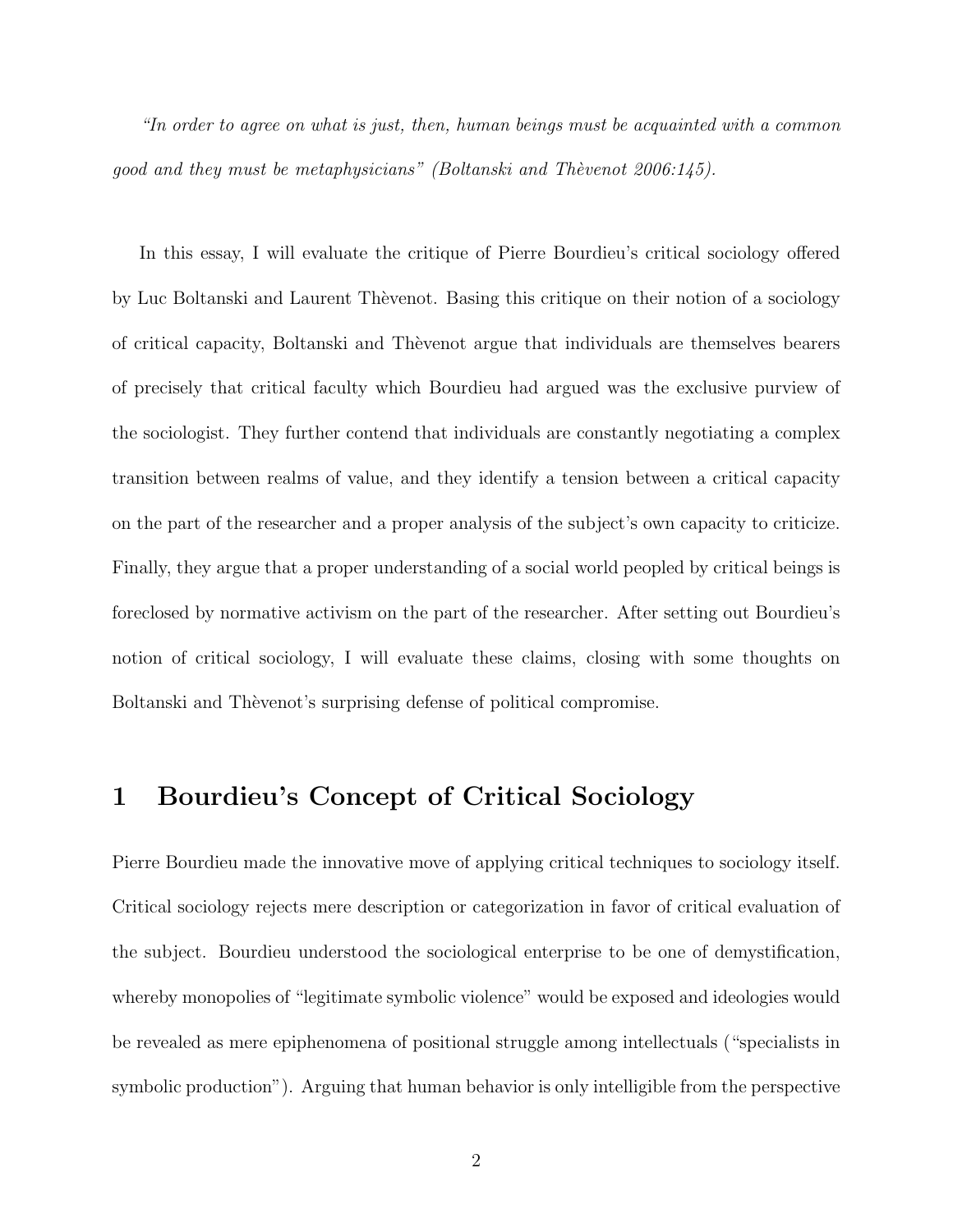of power, Bourdieu saw the task of sociology to be the unmasking of the power relations and symbolic hegemony at the heart of everyday life. On his view, common sense itself ("natural attitudes") is the product of tacit (and tacitly accepted) domination (1977:116). This critical approach can lead to positive knowledge by unmasking tacit forms of domination.

Bourdieu attempted to transcend the subjective-objective distinction by focusing simultaneously on reality and perception of that reality (1990:108). He argued that social reality is shaped by a process of double structuring, whereby subjective perceptions take on objective force. The actual reasons for agents' discursive performances are inaccessible to them, and indeed disagreement between stated reasons and imputed reasons is taken as evidence for the imputed reasons.<sup>1</sup> Bourdieu is thus led to distinguish between practical and theoretical knowledge, arguing that people have a kind of practical knowledge concerning how to behave, but that this practical knowledge "does not contain knowledge of its own principles"  $(1990:102).<sup>2</sup>$ 

## 2 The Sociology of Critical Capacity

Luc Boltanski and Laurent Thèvenot question this critical sociology on a number of fundamental grounds. They set out initially to reconcile explanations of social phenomena that appeal to groups as the motive force and those that appeal to individuals. As an alternative to individual- and group-based explanations, they prefer to set individual rational calculation against the background of social structures which are themselves the product

<sup>&</sup>lt;sup>1</sup>On this point, see Latour 2005, pp.9-10.

<sup>2</sup>Bourdieu's reliance on the theorist to explain something that is logically impossible for the ordinary person to understand recalls the godlike figure of the tutor in Rousseau's Emile. It is precisely this "postulate of nonconsciousness" with which Boltanski and Thèvenot will take issue.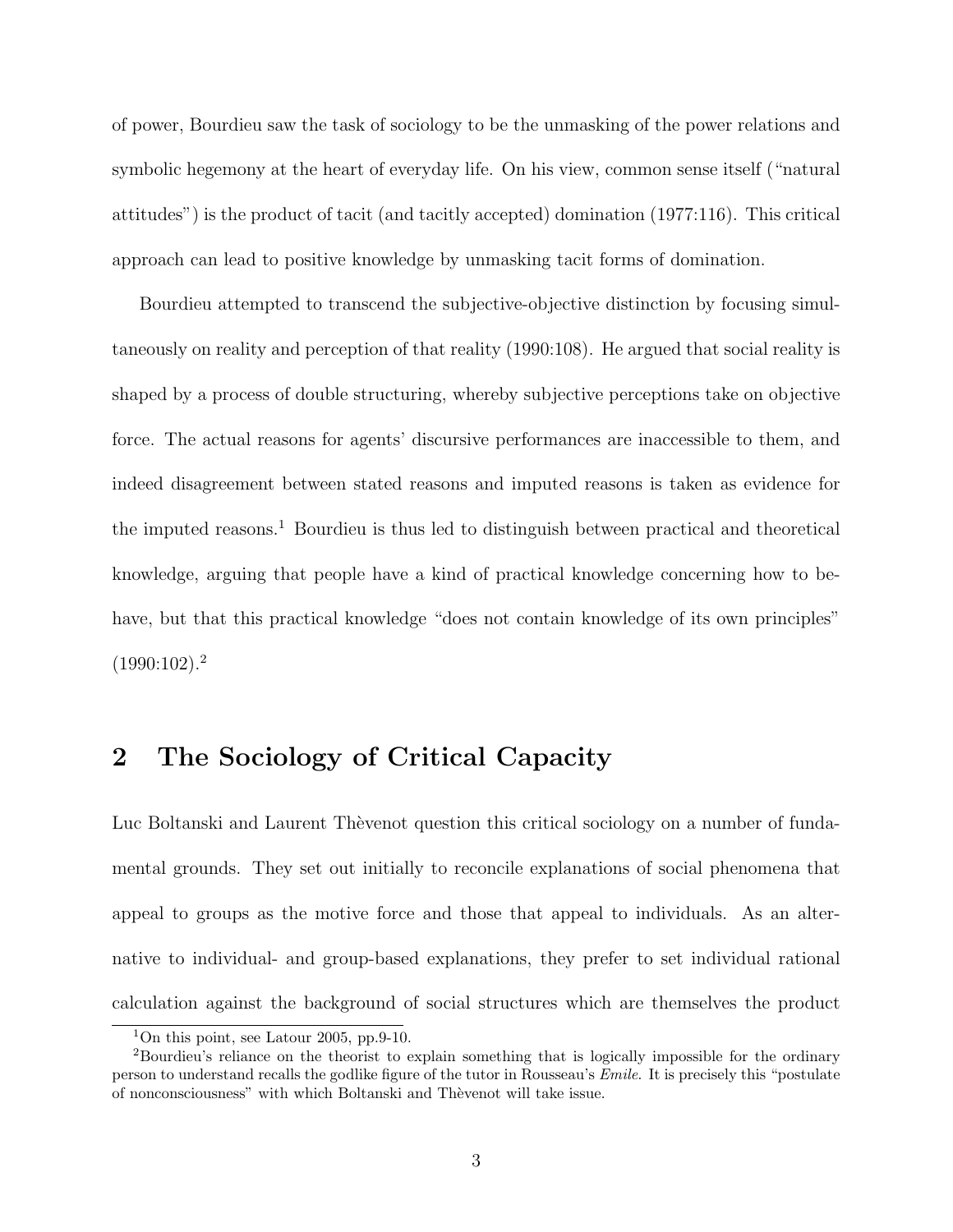of collective determination (2006:26). They begin by arguing that individual actions are inevitably impregnated with collective content, specifically the collective assumptions that undergird, say, market transactions (2006:27). Drawing on this insight, they characterize the opposition between individual and collective determinants of behavior as a false dichotomy, and they argue that explanations based on individuals and those based on collectives suffer alike from the reification of a normative principle into a scientific law (2006:29). Boltanski and Theorem to the uncomfortable fact that there appears to be no outside principle to which we can appeal to adjudicate when exactly we should appeal to individual (particular) or collective (general) explanations.

With this paradox established, they resolve it by noting that both individual- and collective-level explanations exempt the mechanism for reaching agreement from analysis. They call these "mechanisms for justification", and Boltanski and Theorem argue that in order to have a basis for association, parties require agreement on some principle that determines relations of equivalence (2006:32). In other words, when a dispute arises parties are subject to an "imperative of justification" that they must satisfy according to relevant "principles of justice" (1999:360). Boltanski and Thèvenot argue that the imperative of justification requires us to justify our behavior on terms others can accept. While this is unproblematic in "natural situations" (2006:36) implicating only one principle of justice, where multiple principles are implemented a "breakdown" can occur, and when this happens people will try to return to a state of contingent circumstances by relativizing those situational elements that caused the breakdown (2006:35).

Forms of equivalence are said to be common where they form a legitimate order, which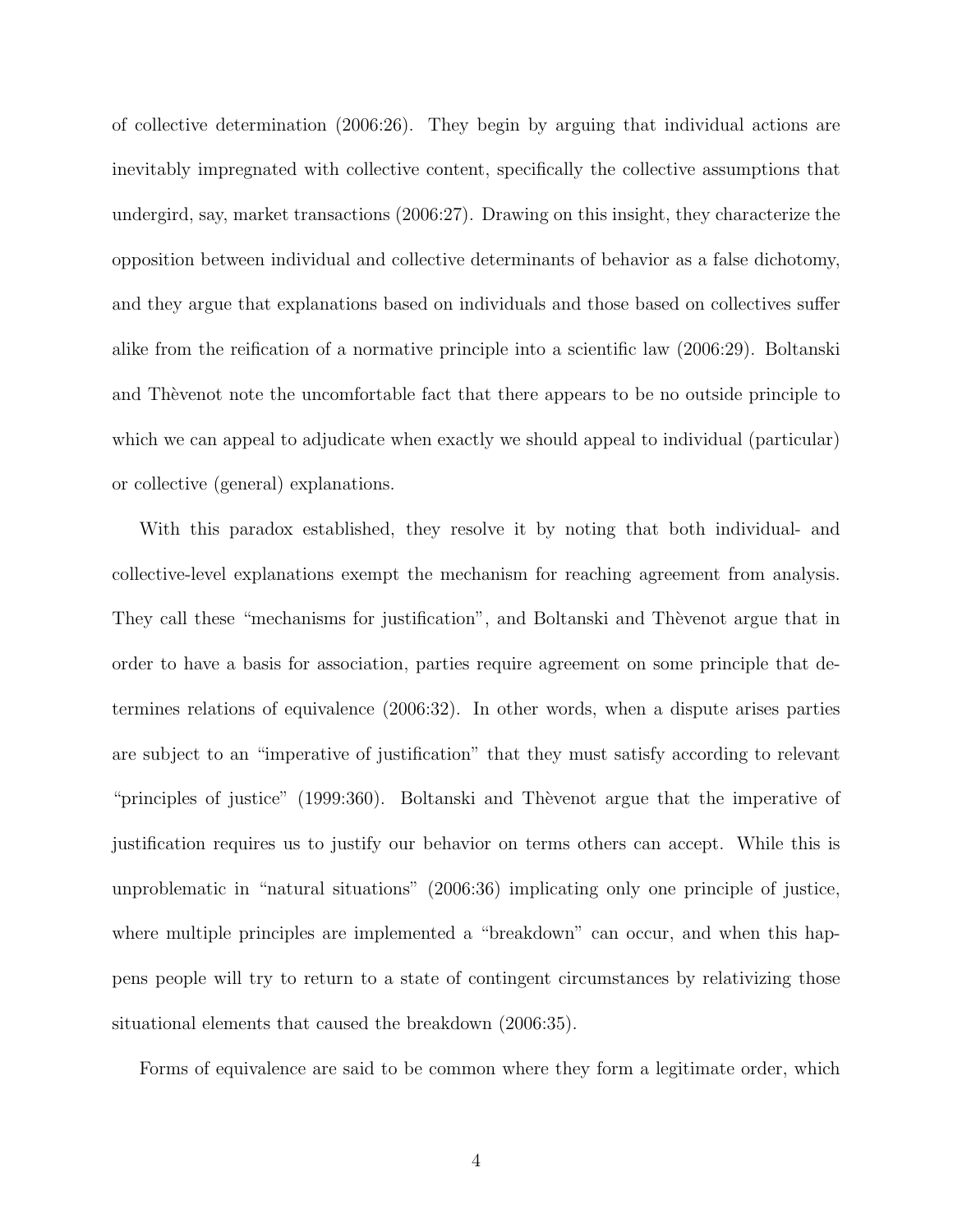Boltanski and Thèvenot call a "polity"  $[cit\acute{e}]$  (2006:39).<sup>3</sup> Arguing that people will naturally seek to reduce the complex tension resulting from multiple forms of equivalence, the authors contend that this is done through "tests,"<sup>4</sup> procedures which lead to agreement on the relative importance of the beings implicated in the particular situation (40). To the extent that beings (people or things)<sup>5</sup> are "adjusted" to the situation and adjudication with reference to a higher common principle is possible, we can call the situation "natural".<sup>6</sup>

Boltanski and Thèvenot argue that all orders of worth follow the polity model (2006:65). They see such models as essentially "grammatical" enterprises, occupied with clarifying and fixing rules for agreement. Any proposed higher common principle must satisfy polity requirements in order to sustain justifications (2006:66). These requirements stem from a shared sense of the need for rules to guide behavior in everyday life, and a need to be able to fix value judgments on one another.<sup>7</sup> In short, the polity requirements demand fulfillment of some common good (2006:70-71). In addition, there must be some requirement of sacrifice, indexed to the provision of the common good. The higher common principle is maintained within a construction of worth "showing an equilibrium between a form of sacrifice and a form of common good possessing universal validity," ultimately producing a harmonious order (2006:72).

Boltanski and Thèvenot define critical capacity as the ability "to detach oneself from the

<sup>3</sup>Much is lost here in translation. By the use of the word *cite*, Boltanski and Thevenot intended to recall Rousseau's account of the polity, with concomitant implications such as the presence of a collective will.

 $4$  "èpreuves de force"

 $5$  "The entities are not necessarily humans; they can be 'actants', like in Greimas (1987) – or perhaps Latour (2005)" (Boltanski and Browne 2014:8).

<sup>&</sup>lt;sup>6</sup>In later work, Boltanski and Thèvenot set out the possibility of a compromise as an alternative to a test (Boltanski and Thèvenot 1999:375).

<sup>&</sup>lt;sup>7</sup>Boltanski and Thèvenot proliferate conceptual constructs (not to mention neologisms), but do so in isolation from the relevant philosophical literature. This is unfortunate, as their account would benefit from the notion of, for example, a public acceptability criterion (see Estlund 2008), which is essentially what their polity construct amounts to.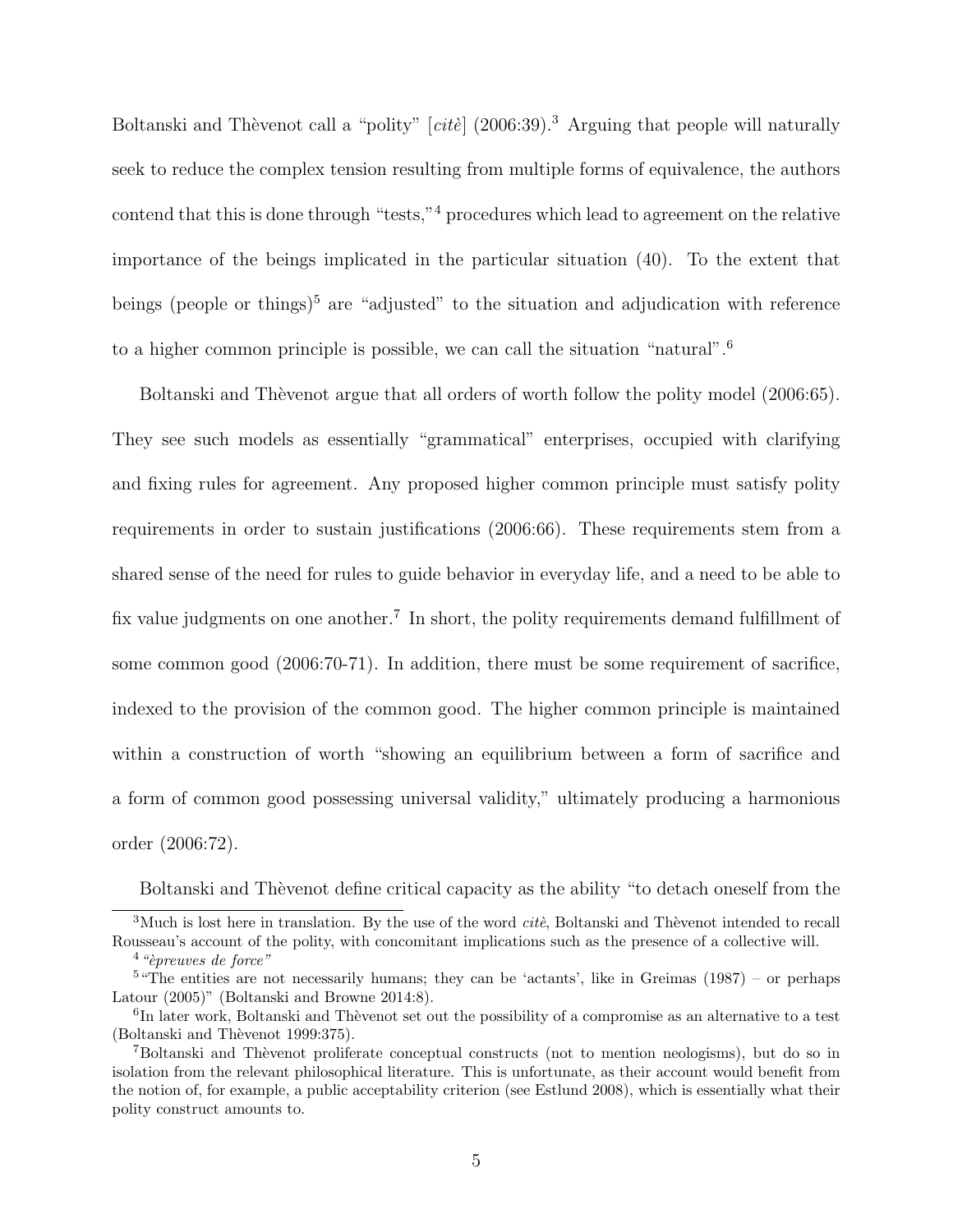immediate environment, to remove oneself from the confusion of what is present in order to attach the available beings to an order of importance[,] constitutes the minimal ability human beings must have if they are to involve themselves in situations without getting lost in them" (146). They argue that human beings engage constantly in this adaptation to new kinds of generality, entering into "an identifiable situation in a given world" and adopting the correct attitudes, even "adapting one's gaze" so as to ignore situational elements that do not matter according to the standards at issue. In short, Boltanski and Theorem argue that ordinary people adopt precisely that critical stance which Bourdieu saw as the exclusive purview of the sociologist.

The authors identify a tension between different forms of generality, in the sense that it is possible to establish equivalence among 'beings' in multiple, often mutually exclusive ways.<sup>8</sup> They identify at least six such "orders of generality," and they argue that a good deal of social conflict concerns the choice of exactly which order of generality to apply in any particular situation. Calling each of these orders of generality 'worlds,' they contend that both our practices of justification for behavior and our analytical frameworks for understanding the social world are order-specific, and do not translate across worlds.

Successful operators will therefore view orders of generality not as objective or given but rather as subjective and negotiable, attempting to induce the interpretation of situations according to the order that supplies them the most effective justifications. They will seek to "devalue one form of justification in order to enhance the value of another". Calling this plasticity "a defining feature of normalcy," Boltanski and Thèvenot argue that the absence of this ability characterizes abnormal and pathological behavior (2006:16). Critical operations

<sup>&</sup>lt;sup>8</sup>Boltanski and Thèvenot use the term 'beings' to refer to anything that plays a role in a situation.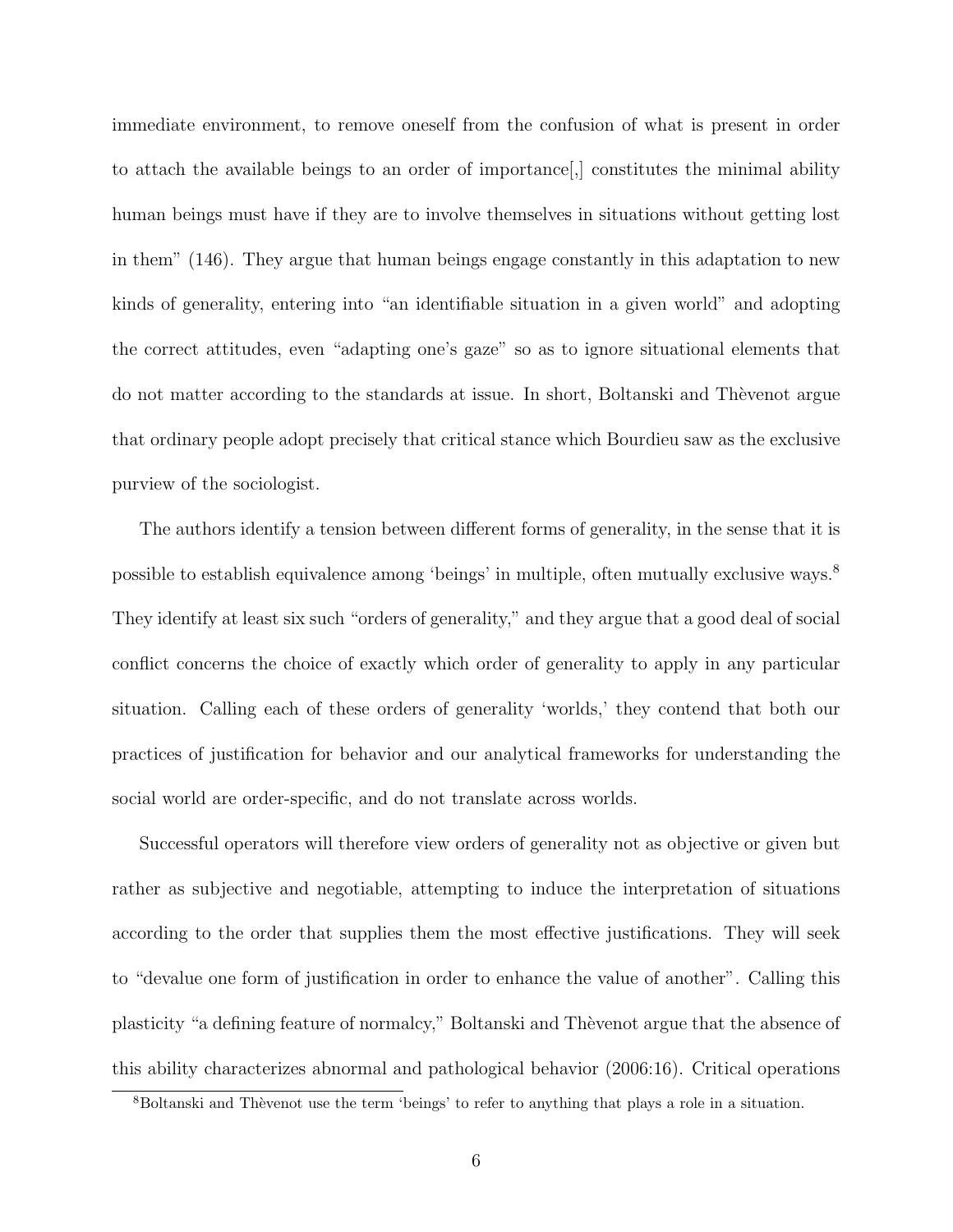performed by ordinary people thus take on some of the critical stance that Bourdieu saw as characteristic of sociological inquiry.<sup>9</sup> But if ordinary people are themselves bearers of a critical capacity, how can critical sociology claim to reveal the hidden domination and tacit injustices in society? Boltanski and Thèvenot put it this way:

[T]he symmetry between the descriptive languages or explanatory principles used by the social sciences, on the one hand, and the modes of justification or criticism used by actors, on the other hand, made us particularly attentive to the tensions that permeate sociology when it claims to be reconciling a positivist conception of scientific neutrality with a requirement that it engage in social criticism. For critical sociology then confronts the impossibility of capturing the necessarily normative dimensions that support its contribution to the denunciation of social injustices; this impossibility leads it inevitably to place undue emphasis on the externality of science in order to establish the legitimacy of its own practice  $(2006:14).$ 

In other words, Boltanski and Thèvenot think that a proper understanding of the critical attitude as held by individuals involves a (partial?) abandonment of the critical attitude by the social scientist, who will then be led by turns to the fig leaf of scientific objectivity. Abandoning the critical attitude in this way would seem to preclude much of the fundamentally normative work practiced by contemporary sociologists. Boltanski is explicit on this point:

 $9$ Curiously, Boltanski and Thèvenot see no need to test this proposition empirically - it is for them a methodological commitment: "...we shall assume that all persons are inherently endowed with the equipment they need to adapt to situations in each of the worlds we have identified" (2006:145).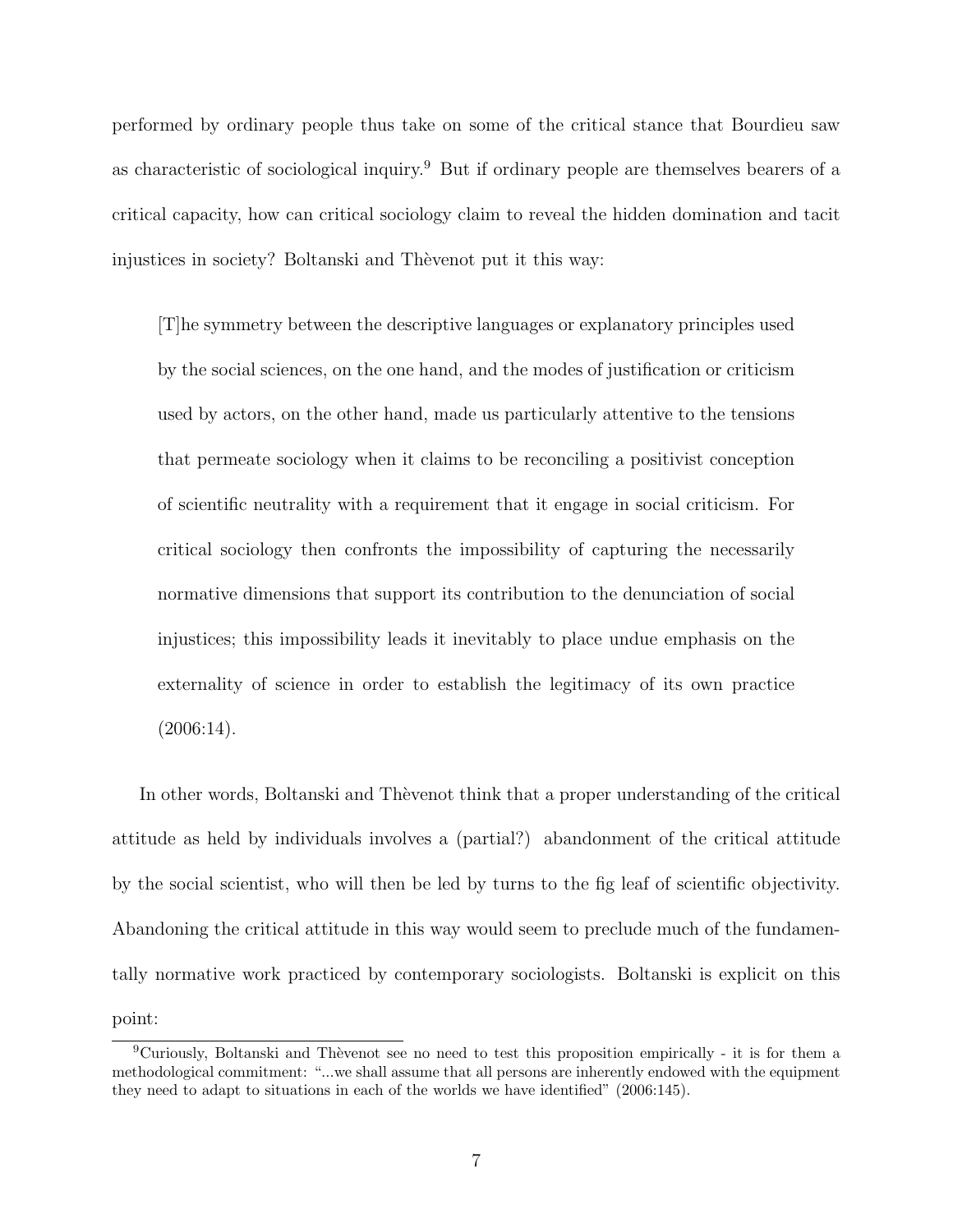When working within critical sociology, you are driven by the desire to obtain the truth as fast as possible, in order to help people who are being treated unjustly or falsely accused. This indignation keeps the research going. It is a very efficient motor; it drives you to see or emphasize aspects of the social world which are ignored or underestimated by the contemporarily prevalent discourses. But if there is one thing that indignation does not drive one to practise, it is precisely the sociology of indignation. Coming from the viewpoint of critical sociology, you can do many fascinating things, but you cannot conduct the sociology of critical operations itself. It is extremely difficult, if not impossible, to analyze an affair with regard to its specific social form...and be a part of it, by introducing one's own indignation into it, no matter how justified it is (Boltanski and Basaure 371).

Boltanski and Thèvenot set out a consistent set of requirements applicable to all the worlds (orders of generality) that they identify. These requirements emerge from the necessity for voluntary agreement. No such agreement is necessary in cases of violence (where behavior need not be justified). At the other extreme, love, there is also no need for justification. Both of these regimes "deactivate equivalences" (Boltanski and Basaure 2011:364-5). However, if individuals seek to induce voluntary agreement to the proposed order of generality, it must (1) never assign worth to persons on a definitive basis *(i.e.* permanently), and (2) that worth must be assigned through 'tests' that treat persons equivalently  $(2006:14).^{10}$  With these

<sup>&</sup>lt;sup>10</sup>Boltanski and Thèvenot state that tests occur with reference to objects against which people measure themselves. People learn to behave "naturally" within a world through the experience of repeated testing. These objects impose constraints on tests by "calling for valorization" (2006:131). Tests are an appeal to the higher common principle to establish the worth of the individuals involved in contestation through an appeal to objects. This situation will only be a 'pure' test if measures have been taken in advance to establish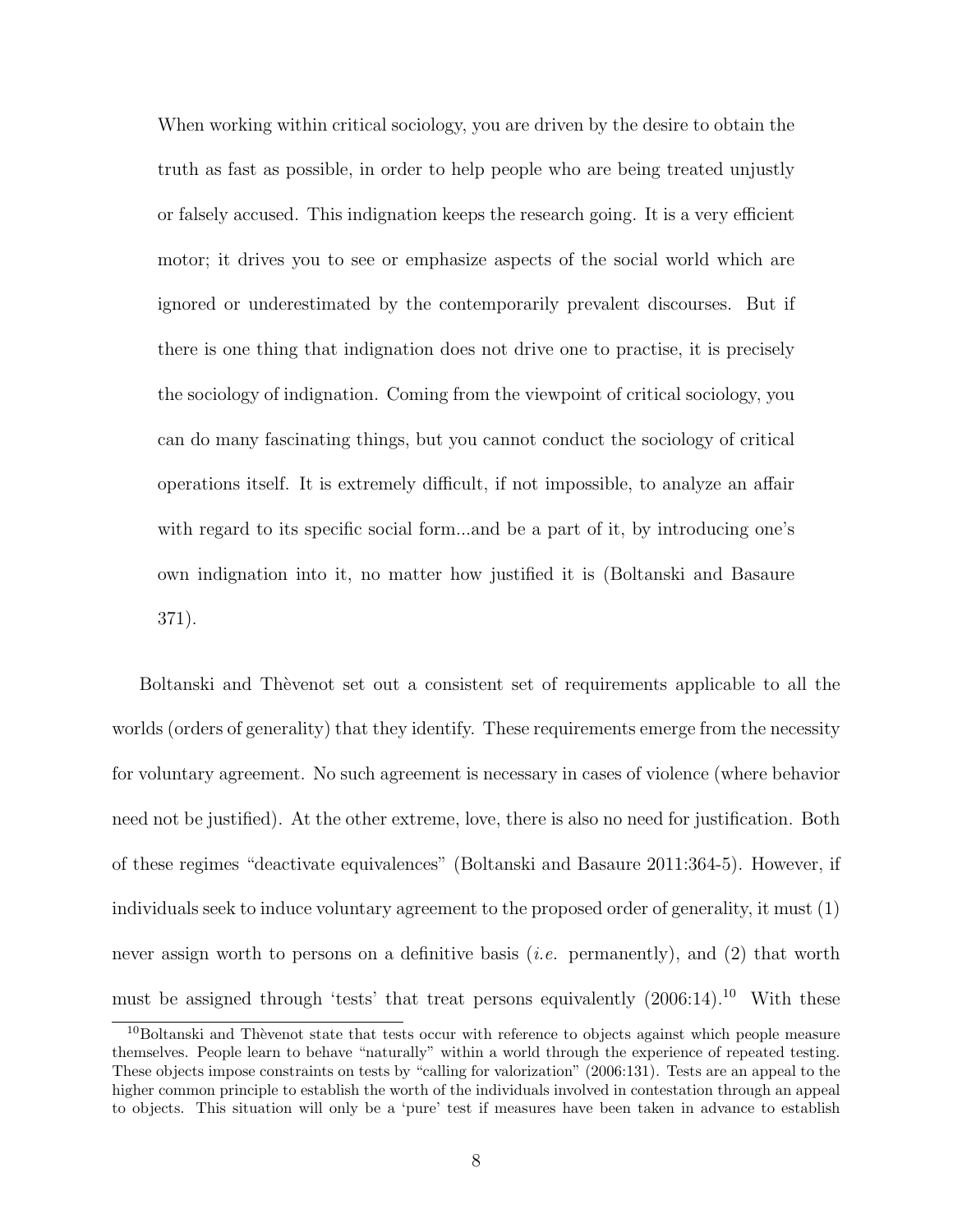requirements established, Boltanski and Thèvenot argue that any proposed higher common principle that is appealed to to support a justification must meet these polity requirements in order to be accepted by others (compare Rawls 1971). The order of each polity constitutes a common world, and it is within these worlds that natural situations can occur.

We can thus see two possibilities for disagreement: disagreements within a particular state of worth (we might call these factual disagreements) and disagreements regarding the order of worth to be called upon (call these value disagreements).<sup>11</sup> The critical capacity enters the picture when value disagreements permit the strategic interpretation of the situation through the lens of a favorable order of value (2006:134). The dynamic character of social interaction is accounted for by the observation that no situation can remain pure for long, as strategic operators vie to critically reinterpret the scene to their own advantage. As Boltanski and The venot put it, the "noise of the world" may be temporarily silenced by a test, but each world "bears traces of the possibility of other worlds" which may enter and "disturb" the situation (2006:135). They argue that the critical outlook is itself a result of familiarity with multiple worlds (2006:136). Subjects cannot "constitute the meaning of a scene by the gazes they bring to bear on it" because they are guided by principles of coherence inherent in the social world and in the arrangement of objects (2006:144). In this sense, social interaction is at once simultaneously subjective and objective.<sup>12</sup>

a common world (2006:138). Boltanski seems to make a mistake, however, in saying that convention is established by objects (Boltanski and Basaure 2011:364). It seems more correct to say that the meaning of objects is established by convention.

 $11$ Boltanski and Thèvenot distinguish between two types of value disagreements: shifts of worth, where forms of value from another world intrude on the test, and ambiguous situations which present a challenge to the test by confronting it with a situation which contains objects from several worlds (Boltanski and Thèvenot 1999:374).

<sup>12</sup>I shall say nothing here of Boltanski's "metacritical orientation," but see 2011:26. "having recognized that the exteriorities to which critical sociologies lay claim are always incompletely external, it was a question of exploring the possibility of a complex interiority, comprising, in addition to egress from the context and its critique, a third movement aiming to integrate what external critique still owes to the context it critiques."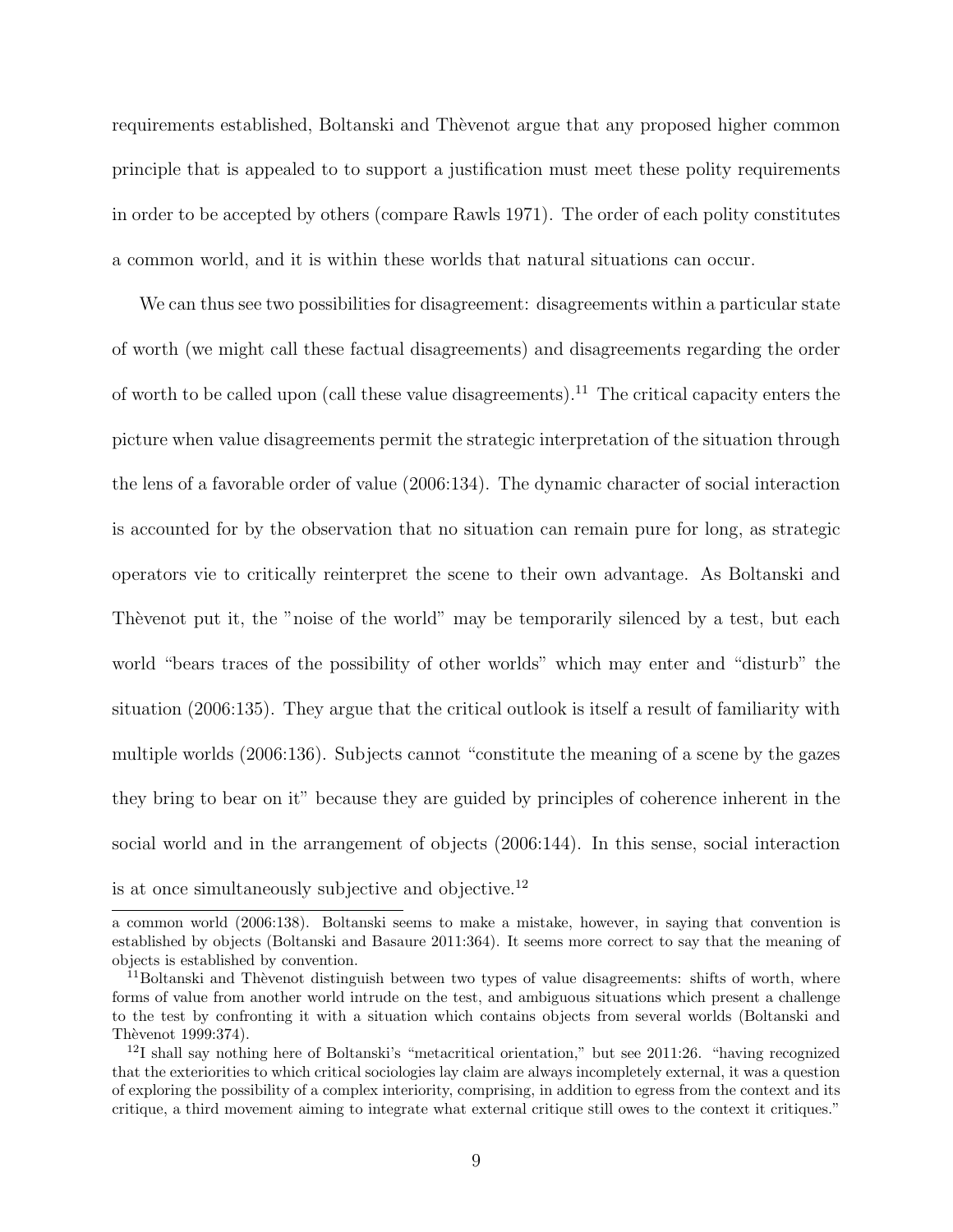Boltanski and Thèvenot have reached Bourdieu's conclusion by another road, without any reliance on the "postulate of nonconsciousness" (2006:145) on which, they argue, Bourdieu's argument depends.<sup>13</sup> As we have seen, Boltanski and Thèvenot regard agreement among individuals unable to establish generalizable equivalences or adopt the critical perspective as impossible. They argue that the chief problem with critical sociology is its inability, by definition, to take the actors on their own terms and understand the critical operations perfomed by these actors.<sup>14</sup> In short, the critical approach by a sociologist is inimical to a proper understanding of the critical approach used by the subjects of sociological study (Boltanski and Thèvenot 1999:364). By bringing critique into the purview of sociology, Boltanski and Thèvenot seem to have ruled out critique as a default modus operandi for social scientists. This strikes at the heart of Bourdieu's approach, and makes Boltanski's claim to be synthesizing critical capacity and critical sociology incredible.<sup>15</sup>

There is an additional, historically contingent element to Boltanski and Thèvenot's critique of Bourdieu. They argue that the concept of habitus "cannot be a foundation that supports all of the building," because globalization has scrambled classes and categories to a sufficient extent that appeals to a class habitus fail to parsimoniously explain behavior (Boltanski and Browne 2014:10). This portion of the critique is not theoretical, so I will not discuss it further here, except to note that it seems historically myopic to argue that contemporary developments are unprecedented. Rapid urbanization following the Napoleonic Wars,

I find such passages bewildering, and must admit doubts as to the presence of any semantic content.

<sup>&</sup>lt;sup>13</sup>Indeed, the metaphysical jugglers described by Boltanski and Thèvenot are if anything too conscious.

<sup>&</sup>lt;sup>14</sup> "critique always has two elements: it has an eye on normativity, but also one on the world which has not yet achieved normativity. It is precisely the confrontation of power relations and justice which leads to the emergence of critique" (Boltanski and Basaure 371).

 $15$ Boltanski has said that "our enterprise was to adopt an attitude of methodological distance vis- $\dot{a}$ -vis critical sociology – not to deny critique, but rather to make it a fully-fledged subject matter of sociology, to conduct the 'sociology of critique'" (Boltanski and Basaure 371).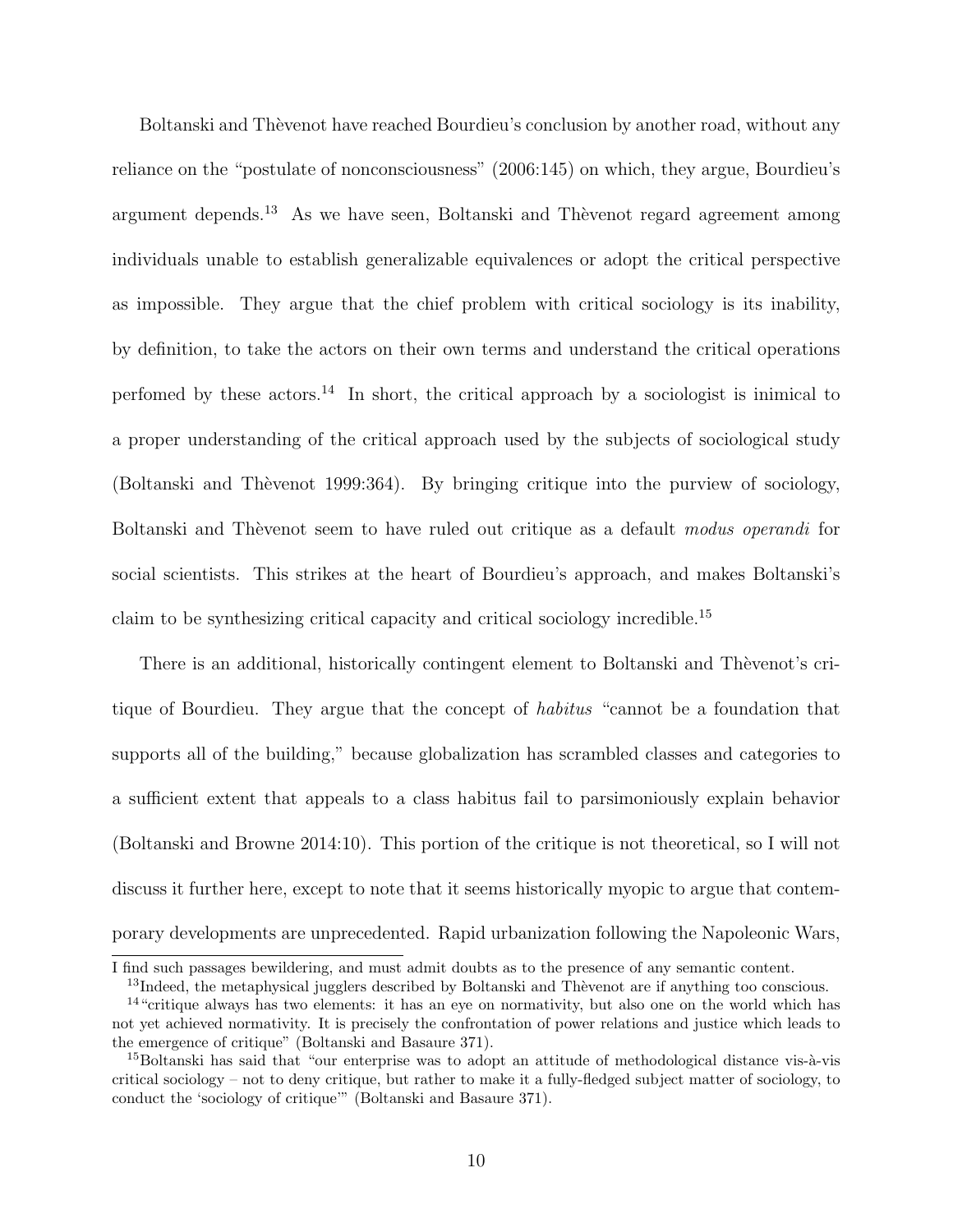the decline of regional languages and the homogenization of France's provincial culture no doubt occasioned comparable cross-cutting of classes in the mid-nineteenth century.

## 3 Discussion

Boltanski and Thèvenot seem to be trying for their own Hegelian synthesis, this time encompassing Bourdieu's work on power as a special case of behavior that departs from justification.<sup>16</sup> Boltanski reflects that sociology has come full circle and that the subjective-objective distinction has been transcended. He further argues that contemporary work has led to "a unification of 'critical sociology' and the 'sociology of critique'" (Boltanski and Basaure 2011:374). However, it is difficult to see how Bourdieu's approach can survive even the momentary abandonment of critique. It is likewise difficult to see how Boltanski and Thèvenot's approach can deal with explanations at variance with those provided by the actors. A great deal of research in psychology and behavioral economics concerns the inability to give coherent explanations for behavior. Similarly, Jonathan Haidt's work on moral foundations reveals that many behavioral responses are not backed by so much as a shred of calculation.

Perhaps Boltanski and Thèvenot did not intend the sociology of critical capacity to apply to states beyond the situations of agreement to which they confined their study. After all, Boltanski has said "theories are always local" and that the model of economies of worth "was developed merely as a research instrument" and is "not a general social theory" (Boltanski and Basaure 2011:362-3). It thus seems a mistake to set it alongside Bourdieu's theory, whose generality its author would no doubt enthusiastically aver. In addition, the absence of

<sup>16</sup>"You have two opposite theories and the trick is to build a larger frame, one in which the two opposite theories become specific examples of the larger framework" (Boltanski and Browne 2014:12).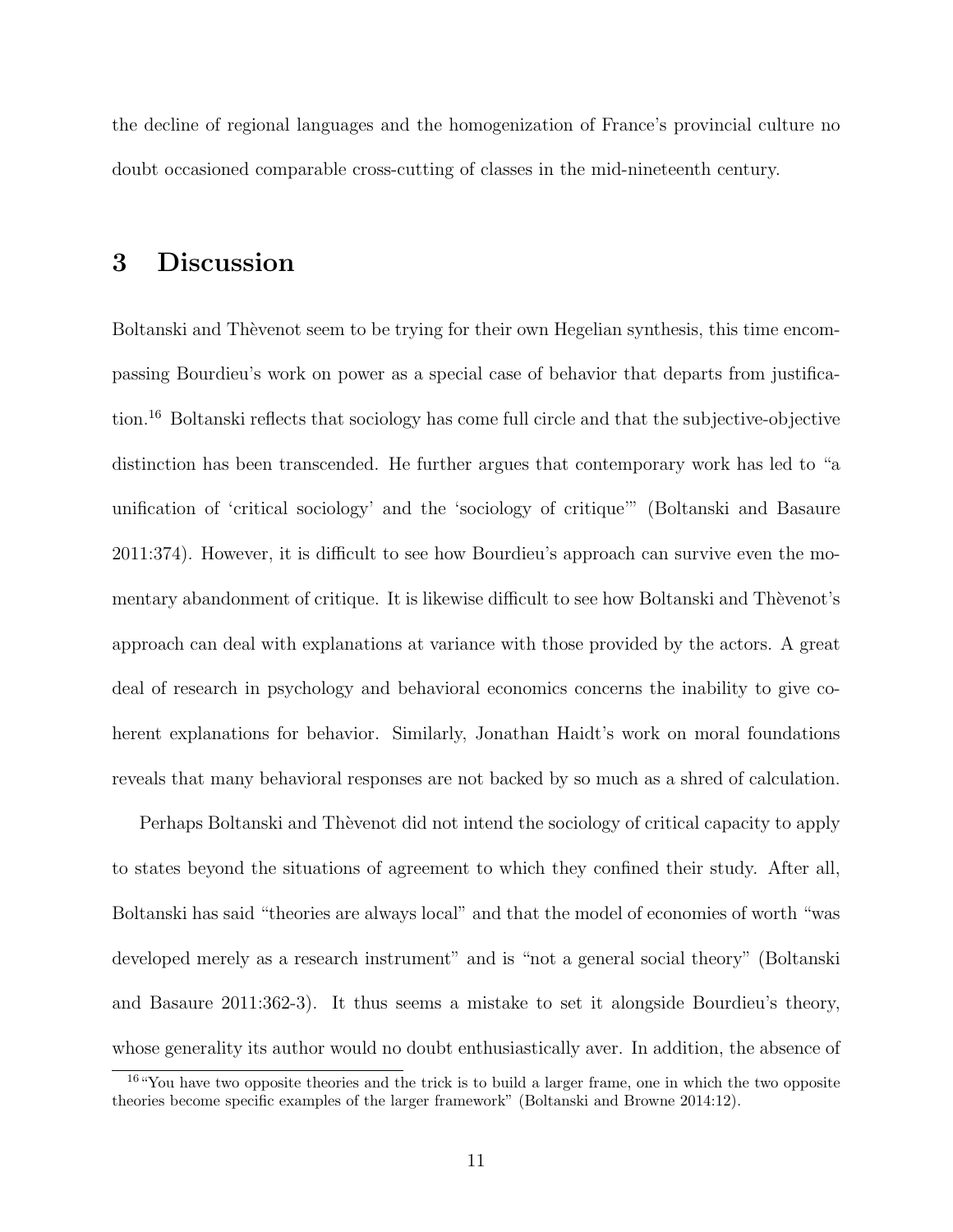a theory of the rise and fall of particular worlds is a drawback inherent in the project, though Boltanski and Chiapello (2005) has addressed this shortcoming by theorizing a mediating role for institutions.

But the differences between critical sociology and the sociology of critical capacity can be drawn more sharply. Boltanski and Thèvenot reject Bourdieu's focus on power.<sup>17</sup> Indeed, they consider situations where people choose to justify their behavior as partial escapes from power relations. Calling these "legitimate relations," Boltanski argues that legitimate relations are a specific form of power relations compatible with an everyday sense of justice, less threatened by the critique of injustice" (Boltanski and Basaure 2011:375).<sup>18</sup> Boltanski and The venot want to take people at their word that they are entering into legitimate agreements of justification, rather than simply assuming that their justifications are an unwitting mask for power relations (Boltanski and Thèvenot 1999:364). Another unexplored possibility might be that the regimes of worth exist because of limited cognitive capacity.<sup>19</sup> Boltanski recognizes that "it would be impossible if everyone was permanently calculating what he or she does and what others do for him or her in order to keep the equivalences constant" (Boltanski and Basaure 2011:365), but he does not develop this insight to argue that disputes are costly, and that individuals will therefore have varying tastes for participation in them.

It may be the case that Boltanski and Bourdieu have different understandings of domination. Boltanski has said that "I believe that a world based solely on domination would be in-

<sup>&</sup>lt;sup>17</sup> "Power relations do not play an important role in the frame of analysis chosen for the economies of worth" (Boltanski and Basaure 2011:369)

<sup>&</sup>lt;sup>18</sup>This account parallels Lake's (2009) refinement of Waltz's (1979) theory of international anarchy. Lake introduces hierarchy as an antipodal form of legitimate power relations allowing states to escape from anarchy. In this vein, consider also Plato's distinction between a king and a tyrant (Republic, Book IX).

<sup>&</sup>lt;sup>19</sup>This would track with contemporary research on behavioral heuristics. Compare the argument in Fearon and Wendt 2012 regarding the "logic of appropriateness".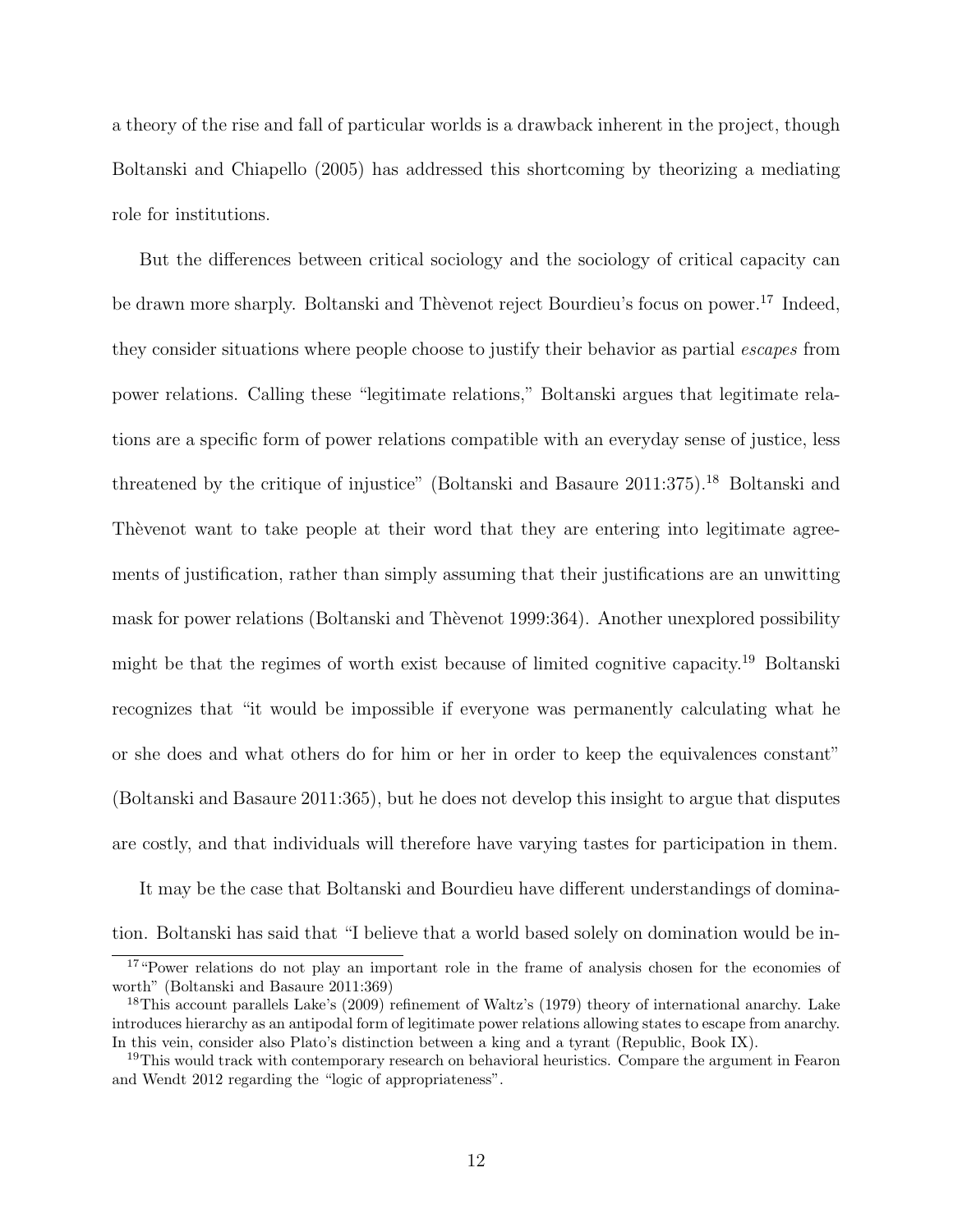supportable [sic] and would not have a long span of life" (Boltanski and Basaure 2011:371).<sup>20</sup> He also argues that a focus on domination leads to a creeping pessimism that makes it difficult to differentiate between conventionally pleasant and unpleasant situations. For Bourdieu, no doubt, this was precisely the point. The argument that a world based on domination would be unbearable ignores Bourdieu's complex argument for tacit consent to invisible domination.<sup>21</sup> However, Boltanski's final argument is more persuasive. He suggests that in a world of inevitable domination, criticism is pointless because it can effect no change. Bourdieu might retort that it serves to reveal hidden forms of power, but as Boltanski would respond, to what purpose?<sup>22</sup> This understanding would bring criticism full circle, rendering it a merely descriptive enterprise and thus stripping it of content (Boltanski and Basaure 2011:373).<sup>23</sup> Criticism on Bourdieu's terms thus seems either impossible or pointless.

To my mind, the most intriguing innovation in Boltanski and Thèvenot's work is their defense of political compromise. The presence of multiple worlds with legitimate claims on behavior compels the conclusion that there exists no "higher-level principle" on which to draw in order to discriminate among them.<sup>24</sup> As a result, dogmatism is fatally undermined, leading to particular and contingent social arrangements that are the product not of unal-

<sup>&</sup>lt;sup>20</sup>A common error in translation made by Elliott, Porter and Nice consists in festooning the prose with direct cognate translations from the French even when the English equivalent is some centuries removed from even occasional use  $(e.g.$  subtend). This is a case in point. The meaning of 'insupportable' in French is given perfectly by 'unbearable' in English.

<sup>&</sup>lt;sup>21</sup>"[M] is recognition of the reality of class relations is an integral part of those relations" (Bourdieu 1990:136).

<sup>&</sup>lt;sup>22</sup>"I do not understand the idea that knowledge of the laws governing our lives is enough to have a liberating effect. How does my situation change if I know the laws that are dominating me, but cannot evade or transcend them, so that they would no longer be 'brazen laws'?" (Boltanski and Basaure 2011:374).

<sup>&</sup>lt;sup>23</sup> "Consequently, the person who is disgusted by the domination must indeed think that there are situations in which consensus is not established on the basis of domination only – if he or she is truly indignant, that is. A project of liberty and a positivistic creed do not harmonize well" (Boltanski and Basaure 2011:373).

<sup>24</sup>Compare Walzer (1983) on spheres of value.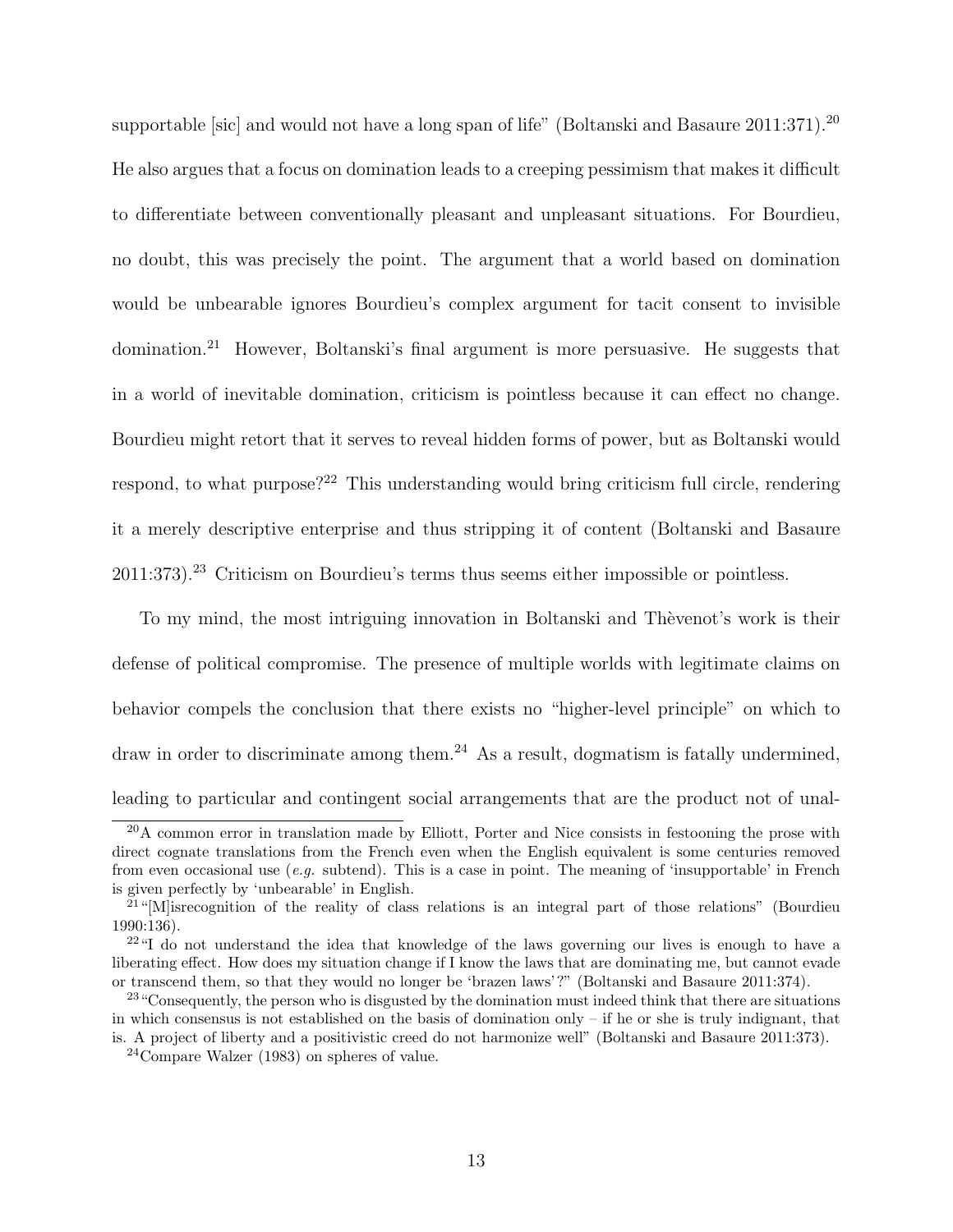loyed principle but of painstaking compromise.<sup>25</sup> This position is unlikely to win the hearts of political activists, but it seems to me to be correct. In fact, Boltanski and Thèvenot advance it as the foundation of contemporary civic pluralism, and they argue that failure to understand the necessity of compromise is a major source of political conflict. This strikes me as reasonable. A monomaniacal focus on universalizing the values of particular worlds at the expense of compromise seems a perfectly apt description of contemporary politics.

 $25$ ex: "The rights of persons as citizens in a civic world are specified in relation to their participation in the industrial one" (Boltanski and Thèvenot 1999:375)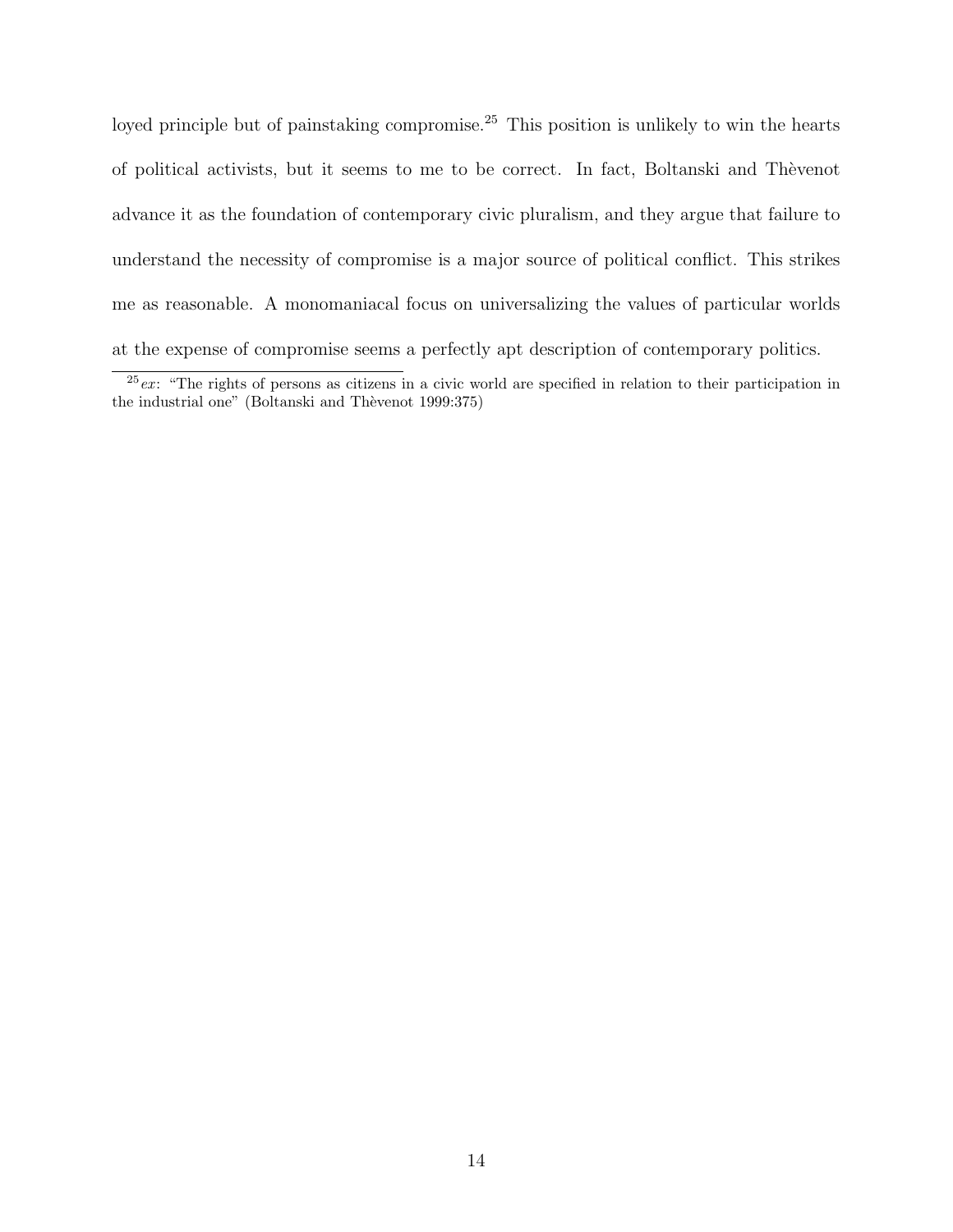### 4 References

- Boltanski, Luc and Eve Chiapello. [1999] 2005. The New Spirit of Capitalism, trans. G. Elliott. New York: Verso.
- Boltanski, Luc and Laurent Thévenot. [1991] 2006. On Justification: The Economies of Worth, trans. C. Porter. Princeton: Princeton University Press.
- Boltanski, Luc and Laurent Thévenot. 1999. "The Sociology of Critical Capcity," European Journal of Social Theory 2(3), pp.359-377.
- Boltanski, Luc. [2009] 2011. On Critique: A Sociology of Emancipation, trans. G. Elliott. Cambridge: Polity.
- Boltanski, Luc and Craig Browne. 2014. "'Experience is a mixture of violence and justification': Luc Boltanski in conversation with Craig Browne," Thesis Eleven,  $124(1)$ , pp.7-19.
- Boltanski, Luc and Mauro Basaure. 2011. "An interview with Luc Boltanski: Criticism and the expansion of knowledge," European Journal of Social Theory 14(3), pp.361-381.
- Bourdieu, Pierre. 1984. Distinction: A Social Critique of the Judgment of Taste, trans. R. Nice. Harvard: Routledge & Kegan Paul Ltd. / Harvard University Press.
- Bourdieu, Pierre. 1990. *The Logic of Practice*, trans. R. Nice. Stanford: Stanford University Press.
- Estlund, David. 2008. Democratic Authority: A Philosophical Framework, Princeton: Princeton University Press.
- Fearon, James and Alexander Wendt, "Rationalism v. Constructivism: A Skeptical View," in W. Carlsnaes, T. Risse, and B. Simmons, eds., Handbook of International Relations